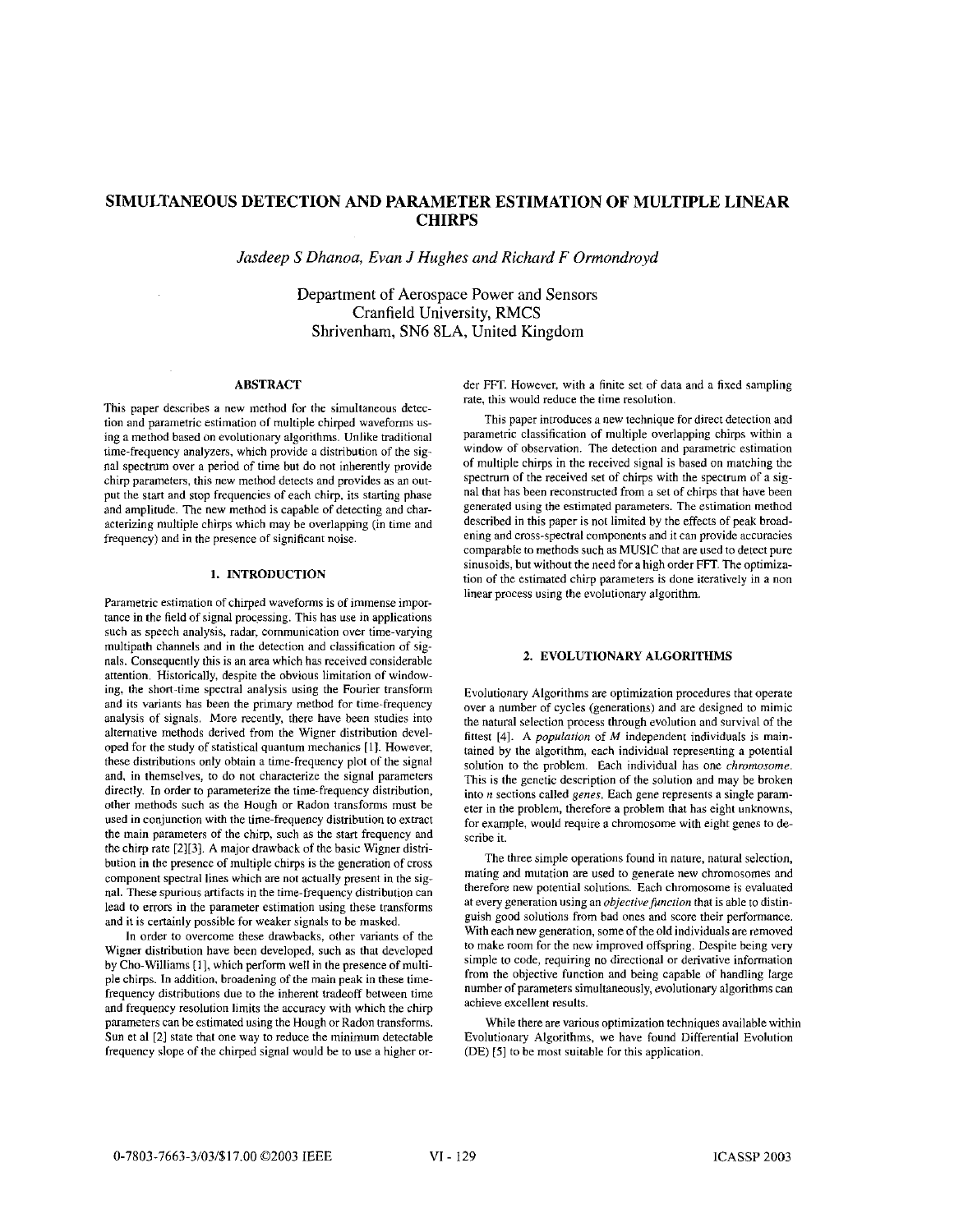#### <span id="page-1-0"></span>**2.1.** Differential Evolution

Differential Evolution is an evolutionary technique that uses mutations that are related to the current spatial distribution of the population. The algorithm generates new chromosomes by adding the weighted difference between two chromosomes to a third chromosome. At each generation, for each member of the parent population, a new chromosome is generated. Elements of this new chromosome are then crossed with the parent chromosome to generate the child chromosome. The child chromosome is evaluated and if it has a better objective value than the parent, the child chromosome replaces the parent. In this way, no separate probability distribution has to be used for mutation which makes the scheme completely self-organizing.

The trial chromosome  $\vec{P}_t$  may be described as in (1).

$$
\vec{P}_t = F(\vec{P}_a - \vec{P}_b) + \vec{P}_c \tag{1}
$$

Where chromosomes  $\vec{P}_a$ ,  $\vec{P}_b$  &  $\vec{P}_c$  are chosen from the population without replacement and *F* is a scaling factor.

The crossover process is controlled by a crossover parameter C. The crossover region begins at a randomly chosen parameter in the chromosome and then a segment of length *L* genes is copied from  $\vec{P}_t$  to the parent chromosome to create the child chromosome. **If** the segment **is** longer than the remaining length of the chromosome, the segment is wrapped to the beginning of the chromosome. The length  $L$  is chosen probabilistically and is given by *(2).* 

$$
P(L \ge v) = (C)^{v-1}, v > 0 \tag{2}
$$

In general, the scaling parameter *F* and the crossover parameter C lie in the range  $[0.5, 1]$ . Within the population, each individual chromosome represents a possible solution to the estimation and the gene values within the chromosome are the chirp parameters themselves.

#### **2.2.** Chromosome **Structure**

For the purpose of chirp detection, each possible chirp is characterized by parameters represented by a starting frequency, its phase and the chirp rate. These correspond to **a** set of three *genes* **for**  each chirp. **A** number of such sets of genes comprise a chromo-



Fig. **1.** Simplified block diagram of a chromosome structure

some. where the number of genes in the chromosome is related to the number of chirps required to he detected (i.e. the order of the model). This is shown in Fig. 1. Thus for the detection of **a** single chirp, each chromosome would consist of just three genes representing start frequency, starting phase and the chirp rate, whereas for the simultaneous detection of three chirped signals, the number of genes in each chromosome would increase to nine.

The objective function is used to quantify the best match from within the population of chromosomes on the basis of mean square error.

#### **2.3.** Objective function

The fitness of a particular chromosome in the population is based on: (a) regenerating the multiple chirped signal from the genes, (b) obtaining the spectrum of this signal (via the FIT) and (c) comparing this spectrum with the spectrum of the actual signal from which the chirps need to be detected and characterized. The chromosome giving the least mean square error is chosen as the best match. For the purpose of obtaining this error, the entire spectrum of interest is being matched. Thus, the objective function is not only based on matching just the peaks, but the position of the nulls and the peaks are equally important in achieving the best possible match. To make the nulls and low sidelobes equally significant, both the generated and received spectrums are square rooted to reduce the magnitude of the peaks as compared to the sidelobes. 3. **Objective function**<br>
the function<br>
function for a particular chromosome in the population is based<br>
to fit of regenerating the matterial chindren sheeps from the genes, (b)<br>
this spectrum of this signal (vai the FFT)

## **3.** ALGORITHM STRUCTURE FOR PARAMETRIC ESTIMATION **OF** MULTIPLE CHIRPS



Fig. *2.* Schematic block diagram of the algorithm for chirp detection and parameter estimation

Figure **2** shows the schematic representation of the algorithm for chirp detection and parameter estimation using Differential Evo. lution. The DE algorithm begins by generating an initial population of 350 chromosomes at random with  $F = 0.9, C = 0.9$ , and **the** algorithm **is** run to convergence, which **is** generally **less**  than 100 generations. For each generation, the DE evaluates each chromosome to find the best fit using **a** least mean square error approach. This is done by regenerating the multiple chirped sig**nal** using the parameters for each chirp stored in the chromosome. **A** least squues amplitude fit is then performed on both the real and imaginary components **of** the spectrum of the regenerated signal with the received signal. This amplitude-scaled spectrum is then compared with the time-averaged spectrum of the input signal. The chromosome giving the least mean square error is selected **as** the best fit and the others **are** arranged on the basis of ascending mean square error.

Since the algorithm uses a least squares fit **for** the amplitude estimate for each chirp, it can be tasked to find **a** larger number of chirps than are actually present and the algorithm will null out non-existent chirp estimates. Thus this method does not rely on prior knowledge of the correct order of the model (i.e. the number of chirps present) unlike some other spectral estimators.

#### **4.** RESULTS

In order to assess the performance of this method of chirp detection and parameter estimation, we have used linear chirps of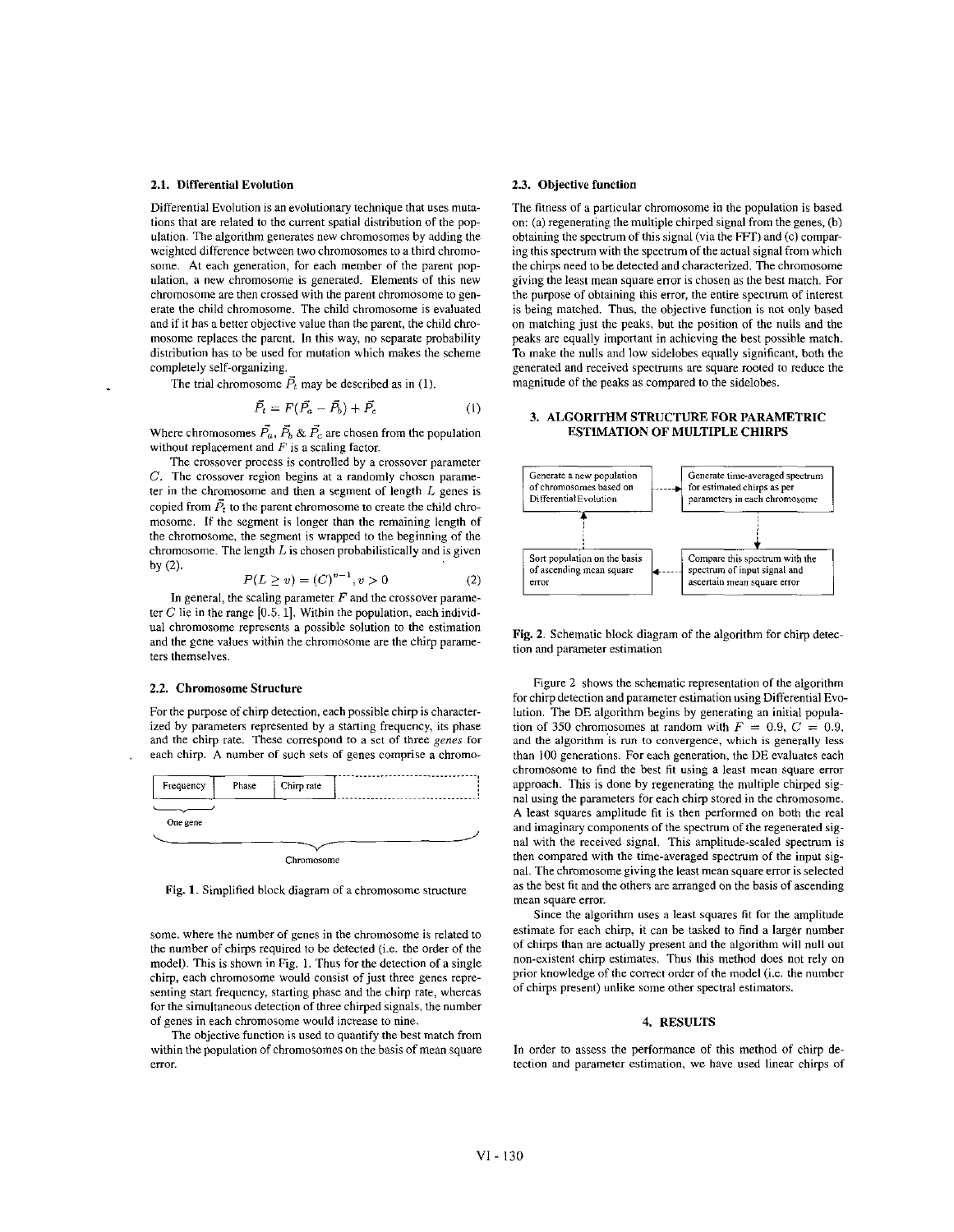constant amplitude and a time duration of 0.9 seconds, which is also the window of observation. The chirped frequencies lie in the range 250Hz to 310Hz. The results shown here have been used to highlight the performance of this method under conditions when multiple chirps are present and where the chirps cause a timefrequency distribution, such as the Wigner distribution, to mask weaker chirps within the crossed spectral components.

## **4.1.** Multiple chirp detection and parameter estimation

## *4.1.1. Case I: Multiple identifable chirps*

Table 1 shows the chirp parameters used for this test. The Wigner distribution showing the time-frequency spectrum of the three chirps is shown in Fig. 3.

|  | <b>Table 1. CHIRP PARAMETERS FOR CASE I</b> |  |
|--|---------------------------------------------|--|
|  |                                             |  |

| Number of chirped signals<br>Normalized Amplitudes<br>Time duration for each chirp<br><b>SNR</b><br>Chirp frequency range | 3<br>1.1.1<br>0.9 s<br>10dB<br>259.92 Hz to 264.60 Hz |
|---------------------------------------------------------------------------------------------------------------------------|-------------------------------------------------------|
|                                                                                                                           | 264.79 Hz to 278.73 Hz                                |
|                                                                                                                           | 273.28 Hz to 306.20 Hz                                |

The grey scale on the right of the graph indicates the magnitude of the distribution and it is clear that for this example the Wigner distribution indicates the presence of the three chirp signals but is not able to automatically parameterize them. The new algorithm, however, estimated the start and stop frequencies of the three chirps as: 259.81 Hz to 264.58 Hz, 264.82 Hz to 278.71 HZ and 213.42 Hz to 306.12 **Hz** respectively and the normalized amplitudes **were** estimated **as** 1.00, 1.00 and *0.97.* 



**Fig. 3. A** section of the Wigner distribution showing the three chirps

Figure 4 shows the estimated chirp frequencies (shown as thick solid lines) superimposed on the time-frequency distribution of Fig 3. The chirp frequencies estimated by the new method have a mean absolute error of about 0.05 *Hr.* Under similar conditions, if the Hough or Radon transforms had been used in conjunction



**Fig. 4.** A section of the Wigner distribution of the actual chirps with the detected chirps superimposed as dotted lines

with the Wigner distribution to detect the chirps, the estimate of the slope of the line would have to be within  $0.01^\circ$  to achieve a similar accuracy. However, with short duration signals such as this, obtaining such fine angular resolution using the Radon transform, for example, would result in the peaks splitting, hence laying a hound to the accuracy with which the chirp parameters can be estimated.

## *4.1.2. Case 11: Detection of multiple chirps in high noise*

While using the same signal parameters as in Tablel ,the noise level was raised to give an SNR of OdB. Under these conditions, the new algorithm was **used to** estimate **1000** chirps. Despite thc high **noise**  level, the new algorithm had no problem detecting the chirps. For this set of results, the absolute mean in the error of the frequency estimates of the chirps was within 0.3 Hz.

#### *4.1.3. Case Ill: Detection of 'masked' chirps*

One of the characteristics of a Wigner distribution is that when there are a number of signals present, there are spurious intermediate peaks generated which may mask low amplitude chirps. To test the performance of this new algorithm in such a scenario, the same chirp parameters as in Table1 were used, however, the amplitude of the center chirp was reduced to 0.15.

Figure 5 shows the Wigner distribution of the chirps. It can be seen that the high cross component spectral lines have masked the weaker chirp lying between the two dominant ones. If a straightline detection transform, such as the Hough or Radon transform had been used to extract the chirp parameters from this distribution, only the two dominant chirps would be detected.

However, the new method is able to resolve all the chirps and it estimated the start and stop frequencies as: 259.915 Hz to 264.574 Hz, 263.987 Hr to **278.56** Hz and 273.31 **Hz** to 306.062 Hz respectively. The errors for the estimation of the start and stop frequency for this demanding chirp signal are approx 0.22 **Hz.** The normalized amplitudes were estimated as 0.99, *0.* I5 I and I *.O* respectively. [Figure 6](#page-3-0) shows the estimated chirps (shown as thick solid lines) superimposed on the distribution of [Fig](#page-3-0) *5.*